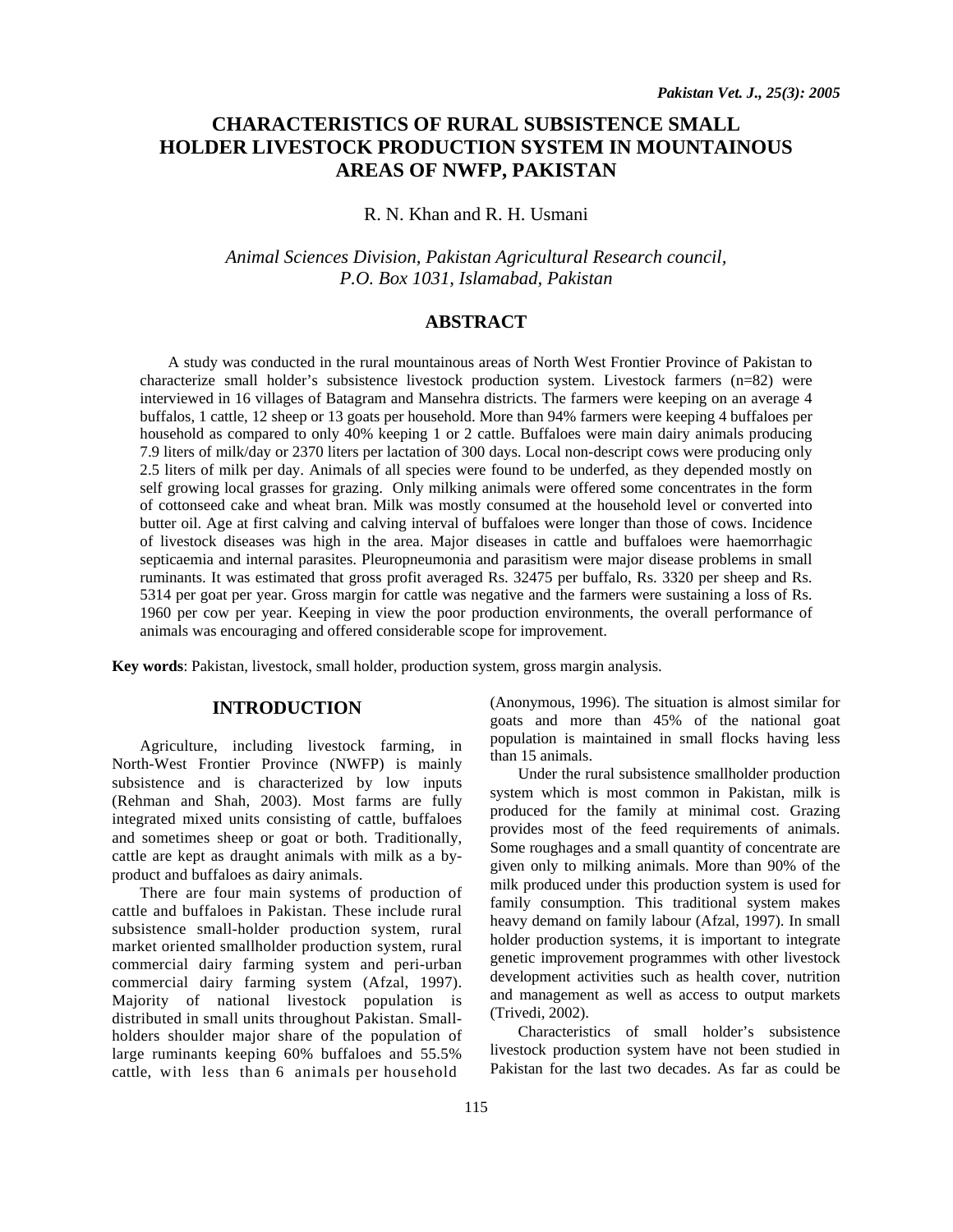ascertained, a study conducted during 1986 is the latest report describing main features of livestock production systems in Pakistan (Anonymous, 1987). Since then, several changes might have taken place in the patterns of livestock production in the country. The present study was, therefore, planned to examine the role of livestock in small holder mixed farming system of remote parts of the country using rural areas of NWFP as a model. Main objective of the study was to update the previously reported characteristics of small holder subsistence livestock production system. Associated objectives were to assess the role of livestock in the uplift of socio-economic status of the rural population of the area and to study the livestock management practices in terms of feeding, breeding and disease control.

# **MATERIALS AND METHODS**

Data regarding various components of the small holder's subsistence livestock production system were generated through a field survey study. The survey was conducted in the rural areas of Mansehra/Kohistan Division of North West Frontier Province (NWFP) of Pakistan during the month of October 2003. The survey area is located in the mountainous region of the province having moderate climate in summer. Average annual rainfall in the area is 2000 mm (Anonymous, 2004). A team of scientists form Pakistan Agricultural Research Council, Islamabad visited the area with active support and collaboration of officers and staff of Livestock and Dairy Development Department, NWFP. A survey questionnaire was developed to collect information and a total of 82 farmers located in 16 villages of Batagram and Mansehra districts were interviewed. Fifty structured questions were asked to each farmer in order to examine the housing facilities available for livestock, income from sale of milk and meat, daily and annual expenditure on keeping livestock and type and cost of feed made available to the livestock (Belay, 2003). About 10 farmers from each village (3 villages in each tehsil) were planned for interview at random. However, in some villages, all farmers were not available at the time of visit and the number of respondents varied in each village.

# **RESULTS AND DISCUSSION**

### **Herd structure and size per household**

Distribution of livestock population by area surveyed, farmer's ownership and species is presented in Table 1. Sixteen villages of Batagram, Shinkiari, Mansehra and Boofa tehsils of Batagram and Mansehra districts were visited. Number of farmers interviewed in each tehsil varied due to various factors. The main causes of variation were: responsiveness and cooperation of farmers, size of the village and farmer's availability at the time of visit. Among 82 farmers interviewed, it was observed that goats and buffaloes were maintained in larger number as compared to sheep and cattle in the area (417 and 326 vs. 242 and 55, respectively). Few farmers were keeping mules and donkeys for transportation of goods and other household items.

Table 2 gives the details of average number of animals per house hold. It was observed that majority of farmers (94%) were keeping at least one buffalo. About 40% of the farmers were maintaining at least one cow and/or one goat. Only 24% of the farmers kept at least one sheep. Average numbers of goats and sheep per household were higher as compared to buffalo and cattle (13.0 and 12.1 vs. 4.2 and 1.7, respectively). There was large variation in the number of animals maintained per household. Number of livestock increased with socio-economic status of farmer. Other workers had reported similar findings in their studies. Baley (2003) reported that number of livestock per unit area of cultivated land increased significantly with the density of rural population.

Buffaloes and goats were found to be higher in number than other livestock per household in the periurban areas of Mansehra due to the higher income of farmers. A farmer was found keeping 190 buffaloes and another 150 goats in Shinkiari, a peri-urban Mansehra town. Almost all households were keeping a buffalo and a goat. About two-third of the farmers were keeping cattle alongwith buffaloes and the number of cows per household was only one. Raja (2001) has reported that small holders in rural areas with no satisfactory market aim to produce only that amount of milk which is sufficient to meet family requirements at minimal cost.

The buffaloes found in the area were generally purchased from Punjab. Local farmers called them 'desi' buffaloes but phenotypically they were similar to the Nili-Ravi breed (Shah, 1991). Some samples of Swati buffaloes were also found, distinguished by prominent golden colour of skin and hair. Similarly, local cattle were also called 'desi' which were small sized and weighed approximately 300-350 kg. A reasonable number of crossbreds with Holstein or Jersey were also seen in the area. Sheep breed found in the area was Kaghani (Hasnain, 1985). However, migrants from Afghanistan were keeping Balkhi breed in larger numbers (300-500 sheep per herd). Many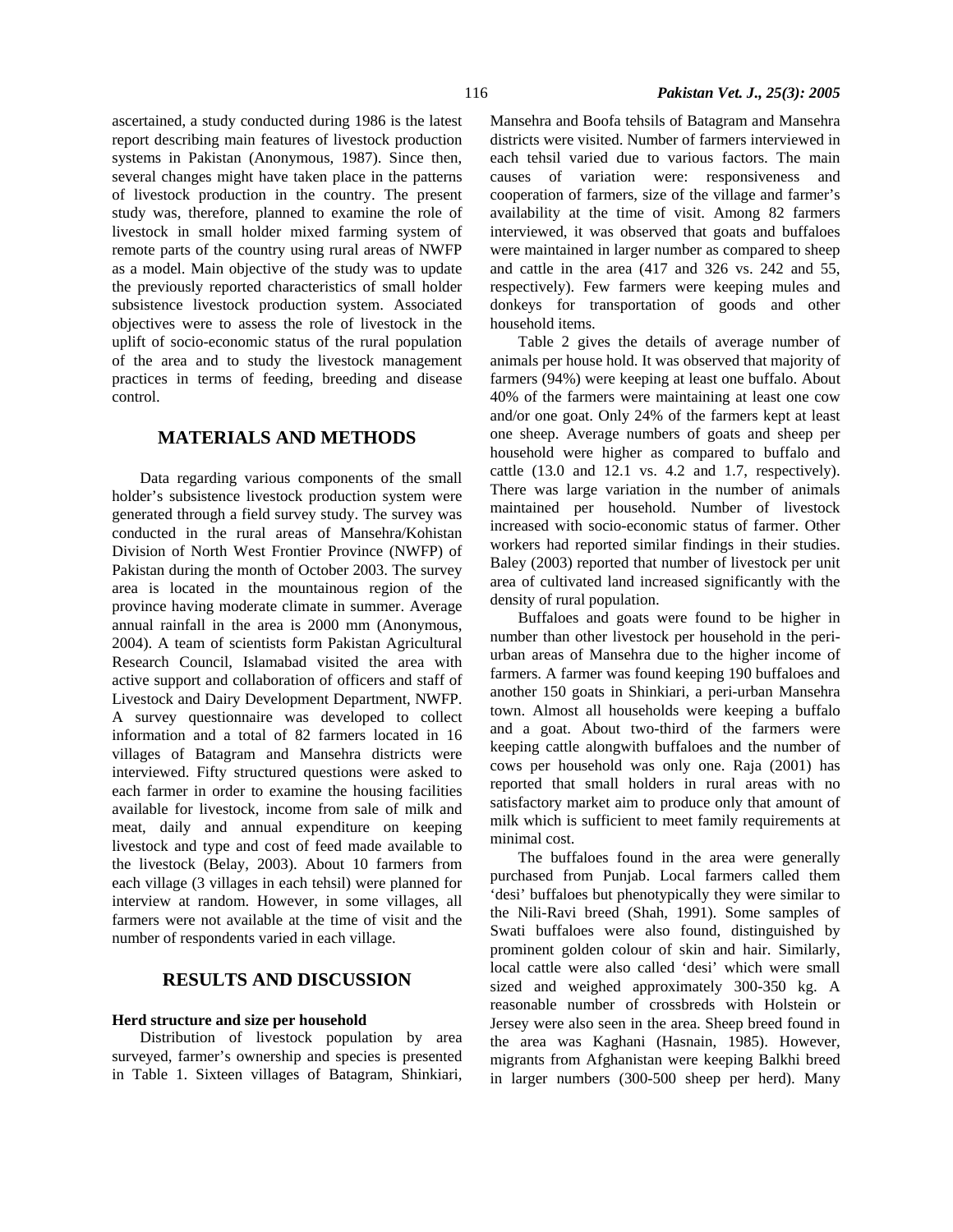|              | <b>Number</b><br>оf | Number of<br>farmers | Number of livestock maintained by farmers |        |              |       |                     |
|--------------|---------------------|----------------------|-------------------------------------------|--------|--------------|-------|---------------------|
| Tehsil       | villages            | interviewed          | <b>Buffalo</b>                            | Cattle | <b>Sheep</b> | Goats | Others <sup>1</sup> |
| Batagram     | 4                   | 33                   | 22                                        | 14     |              | 9     |                     |
| Shinkiari    | 5                   | 20                   | 75                                        | 20     | 115          | 229   | 8                   |
| Mansehra     | 4                   | 12                   | 27                                        | 6      | 60           | 22    | -                   |
| <b>Boofa</b> | 3                   | 17                   | 202                                       | 15     | 67           | 157   |                     |
| Total        | 16                  | 82                   | 326                                       | 55     | 242          | 417   | 16                  |

**Table 1: Distribution of livestock population by species, area surveyed and farmers ownership in Mansehra and Batagram districts of NWFP** 

<sup>1</sup> Other animals included horses, mules and donkeys.

crossbreds of Rambouilete with Kaghani were found around Mansehra city. Almost all types/ breeds of goat were found in the region. Goats belonging to Kaghani breed were found in larger number than other breeds.

|                              | Table 2: Average number of animals per<br>household in Mansehra<br>and<br><b>Batagram districts of NWFP</b> |                                  |                                                     |  |  |  |
|------------------------------|-------------------------------------------------------------------------------------------------------------|----------------------------------|-----------------------------------------------------|--|--|--|
| <b>Species</b>               | <b>Numbers of</b><br>households<br>keeping at<br>least one<br>animal of                                     | Total<br>number<br>οf<br>animals | Average<br>number of<br>animals<br>per<br>household |  |  |  |
|                              | the species                                                                                                 |                                  |                                                     |  |  |  |
| <b>Buffalo</b>               | 77 (94%)                                                                                                    | 326                              | $4.2 \pm 13.5$                                      |  |  |  |
| Cattle                       | 33 (40%)                                                                                                    | 55                               | $1.7 \pm 1.3$                                       |  |  |  |
| Sheep                        | 20 (24%)                                                                                                    | 242                              | $12.0 \pm 63.7$                                     |  |  |  |
| Goat                         | 32 (39%)                                                                                                    | 417                              | $13.1 \pm 31.4$                                     |  |  |  |
| Other <sup>1</sup><br>$\sim$ | 4(5%)<br>.                                                                                                  | 16                               | $4.00 \pm 1.0$                                      |  |  |  |

<sup>1</sup>Other animals included: horses, mules and donkey

## **Feeding practices**

Availability of feed is the most important factor in livestock production. Without optimum feeding, the animals do not produce upto their production potential and are vulnerable to various diseases. In the area surveyed, it was observed that self growing local grasses were available on hill tops and sides of pathways. The leaves of different plants were also available for goats. Other feeding material available for livestock included wheat bran, green maize, corn stubbles, wheat straw rice straw, left over bread, vegetable and fruit wastes, cottonseed cakes, maize grains and wheat grains. Most of the feed ingredients were available at the household level with few exceptions such as cottonseed cakes, wheat/rice bran and wheat straw, purchased from local markets. Local corn crop was not only used as green fodder but also as dry roughage preserved for winter feeding. Corn grains were also used as concentrate mostly for small

ruminants feeding. Most of the feeding requirements of all types of livestock were met from grazing and stall feeding of small quantity of roughages. Supplementation with cottonseed cakes or grains of wheat or maize was made only for lactating cattle and buffaloes in proportionate with their daily milk yield.

On an average, 2.5 kg each of cottonseed cakes and wheat/rice bran were mixed with 10 kg wheat/rice straw for daily feeding to a lactating buffalo. Approximately 1.5 kg cotton seed cake mixed with equal quantity of wheat bran and 7 kg wheat straw were made available to a lactating cow per day. Small ruminants generally depended on grazing. Some lactating goats were, however, provided 2 kg of wheat bran mixed with equal quantity of wheat straw alongwith 250g of corn grains per day.

Feeding practices observed in the present study are consistent with those reported previously (Anonymous, 1987; Raja, 2001; Aujla *et al*., 2003) with the exception that now small holders have started feeding some concentrates to their lactating cows and buffaloes. Raja (2001) reported that livestock production system in Pakistan was traditionally based on free grazing. Livestock keeping families used to devote lot of family labour to this activity. Aujla *et al*. (2003) reported that grazing provided 50-60 percent of the feed resources for livestock in the northern areas of Pakistan at no cost other than labour. The remaining feed came from wheat straw and green fodder, whereas concentrates were seldom purchased.

#### **Productive and reproductive traits of cattle and buffaloes**

Farmers were asked about daily milk yield (DMY), lactation length (LL), lactation yield (LY), age at first calving (AFC) and calving interval (CI) of large ruminants. Farmers were not keeping any written record and gave average values of these traits based on their memory. Averages and ranges of the productive and reproductive traits of cattle and buffaloes are summarized in Table 3. It was reported that in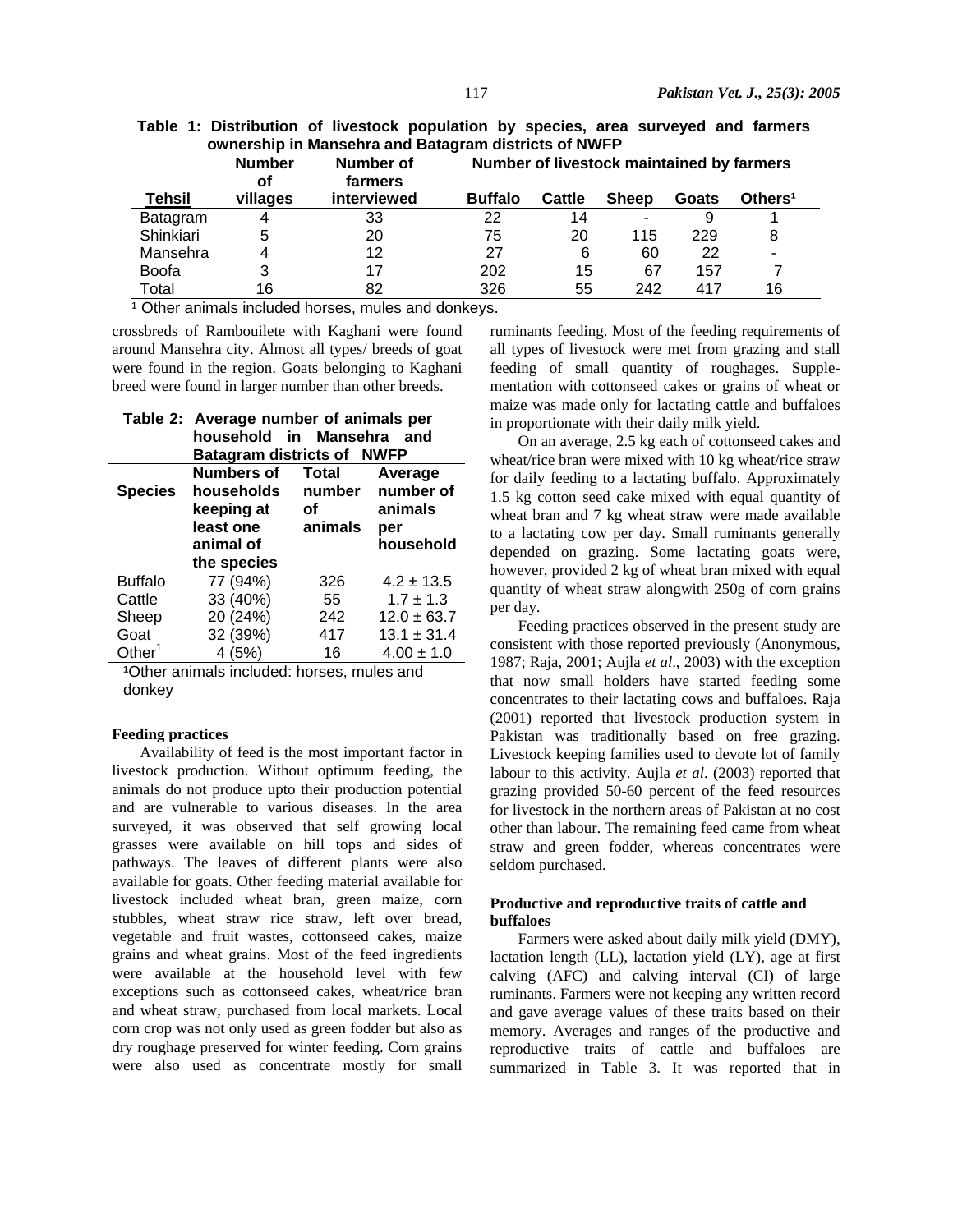buffaloes, average DMY was 7.9 liters, LL was 300 days and LY was 2370 liters. The corresponding values for cows were 2.5 liters, 292 days and 730 liters. Usmani (1998) reported 305 days milk yield in buffaloes at government livestock farms as 2500 liters and in rural areas (irrigated parts of Punjab) as 1900 liters. The higher LY of buffaloes observed in the mountainous areas of Pakistan (present study) as compared to rural Punjab might be due to lack of severe summer stress in this area. Naqvi (1989) reported average lactation milk yield of non-descript cattle in Pakistan as 888 liters which is slightly higher than the yield observed in the present study. Similar low lactation yields of local cows have been reported by Anonymous (1987) and Aujla *et al*. (2003).

|  | Table 3: Averages of parameters of productive |
|--|-----------------------------------------------|
|  | and reproductive performance of               |
|  | buffaloes and cattle in Mansehra and          |
|  | <b>Batagram districts of NWFP</b>             |

| <b>Parameter</b>         | <b>Buffalo</b> | <b>Cattle</b> |
|--------------------------|----------------|---------------|
| Daily milk yield (Lit)   | $2.5(2-5)$     | $7.9(5-15)$   |
| Lactation length (D)     | 300 (100-      | 292 (150-     |
|                          | 360)           | 350)          |
| Lactation yield (Lit)    | 2370 (1500-    | 730 (584-     |
|                          | 4500)          | 460)          |
| Age at first calving (M) | 48 (36-60)     | 36 (30-40)    |
| Calving interval (M)     | 20 (13-24)     | $13(11-15)$   |

Values in parentheses represent ranges.

The AFC reported by the responding farmers averaged 48 and 36 months in buffaloes and cows, respectively. The corresponding values reported for CI were 600 and 375 days. Similar findings have been reported by other workers for buffaloes (Usmani, 1998) and local non-descript cows (Naqvi, 1989). Results of the present study indicate that there is a big scope for improving productive and reproductive efficiency of buffaloes as well as cows under small holder production system. Olivier *et al*. (2002) have suggested genetic improvement programmes with other activities such as management of animal health and access to inputoutput markets for improved production level of the livestock. While discussing the importance of reproductive efficiency of livestock, several other workers (Valdivia, 2001; Hernandes and Babar, 2001; Devendera, 2001) emphasized efficient use of breeds, appropriate production system, improved strategies for natural resources management and improved marketing system.

#### **Prevalence of diseases**

Infectious and non-infectious diseases of livestock were prevalent in the area because of inadequate veterinary cover and lack of vaccination against common diseases. Data regarding common diseases of cattle, buffaloes, sheep and goats, alongwith reporting frequency, are presented in Table 4. In cattle and buffaloes, incidence of haemorrhagic septicemia and internal parasites was highest, followed by Foot and Mouth disease and pneumonia. Parasitic infestation was mainly caused by routine grazing practice, whereas the obvious causes of pneumonia were inadequate housing facilities and inability of the farmers to protect their animals against severe cold in winter. Other diseases/disorders of cattle and buffaloes reported by farmers included tympany, mastitis, dystocia, rabies, lameness and indigestion.

|  |                                   | Table 4: Prevalence of livestock diseases in |
|--|-----------------------------------|----------------------------------------------|
|  |                                   | the survey area in Mansehra and              |
|  | <b>Batagram districts of NWFP</b> |                                              |

| Animals                 | Disease reported                          | Reporting<br>frequency<br>(percent<br>farmers) |
|-------------------------|-------------------------------------------|------------------------------------------------|
| Cattle and<br>buffaloes | Haemorrhagic<br>septicaemia               | 24                                             |
|                         | Internal parasites                        | 24                                             |
|                         | Foot & Mouth<br>disease                   | 19                                             |
|                         | Pneumonia                                 | 15                                             |
|                         | Other diseases/<br>disorders <sup>1</sup> | 18                                             |
| Sheep<br>and goats      | Internal parasites                        | 29                                             |
|                         | Pleuropneumonia                           | 27                                             |
|                         | Abortion                                  | 23                                             |
|                         | Blue tongue                               | 10                                             |
|                         | Other diseases/<br>disorders <sup>2</sup> | 11                                             |

<sup>1</sup>Include tympany, mastitis, dystocia, rabies, lameness, indigestion, blackquarters, mange. ²Include dermatitis, smallpox, metritis,

tympany, tuberculosis.

In small ruminants, parasitic infestation and pleuropneumonia had the highest incidence, followed closely by abortion. Occurrence of Blue Tongue disease was reported by 10% of sheep farmers. Other diseases of small ruminants were dermatitis, tuberculosis and small pox. Similar results have been previously reported by Amjad *et al*. (1988) and Rafiq (1995), who observed that bacterial diseases were most troublesome in small ruminants of Pakistan, followed by parasitic and viral infections. Afzal (1998) also reported that pleuropneumonia was a major disease limiting sheep and goat production in NWFP and other parts of Pakistan.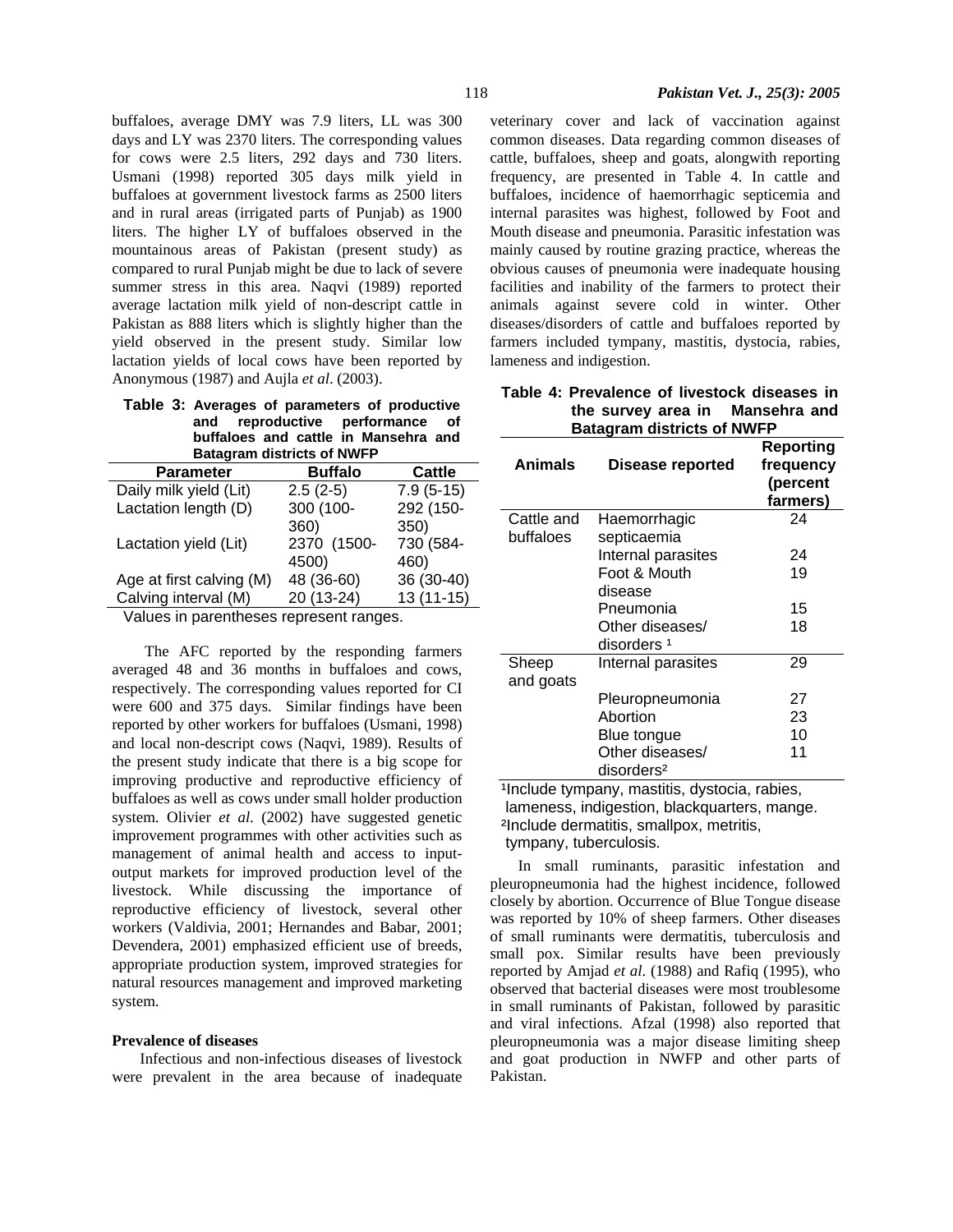Gross margin analyses of livestock production under small holder's subsistence system are presented in Table 5. An average farmer spent Rs.  $49 \pm 23$ ,  $40 \pm 1$ 27 and 2.5  $\pm$  1.7 on daily feeding of buffaloes, cattle and goats, respectively. Sheep, however, depended entirely on grazing or kitchen wastes. Labour was free as family members, mostly women, looked after routine management and feeding of animals. Locally available bulls were used for breeding of cows and buffaloes free of cost. Less than 10% of the farmers, however, reported a small amount charged for natural service of their buffaloes and cows. The facilities of artificial insemination were not utilized by the farmers. Buffalo and cow milk were sold at the rate of Rs. 20/liters and Rs. 15/liters, respectively.

The milk was mostly consumed at house-hold level or converted into butter oil. Goats also provided some quantity of milk besides mutton. Economic analysis revealed that maximum profit was derived from keeping buffaloes. An adult buffalo provided a gross income of Rs. 32475 per year, whereas keeping an adult local cow depicted a loss of Rs. 1960 per year. It may, however, be kept in mind that local cattle are mainly kept for draught purposes and their draught value has not been included in the analysis. Small ruminant farming was also found to be a profitable business. Keeping of goats was more profitable than keeping sheep because of better milk producing ability of the

former than the latter. Annual gross profit was Rs. 5314 per goat and Rs. 3320 per sheep.

#### **Conclusion**

Rural small holder's subsistence production system is the most common livestock production system in NWFP, Pakistan. As observed in the present study, the level of performance and gross margins of buffaloes, goats and sheep maintained under this system are encouraging, keeping in view the poor production environments. Profit margins of buffaloes, goats and sheep can be further increased if the farmers are educated about the economic importance of control of livestock diseases and important role played by proper nutrition in exploiting the production potential of these species. The negative gross margin of local cattle can be reversed by introducing crossbred cattle in the area which could not only be used for draught purposes but also for milk production. Similarly, the low gross margin of sheep can be substantially increased if the wool marketing facilities are provided in the area.

#### **Acknowledgements**

Authors are thankful to M. Afzal, Chief Scientific<br>Officer. Animal Sciences Division. Pakistan Sciences Division, Pakistan Agricultural Research Council, Islamabad, Pakistan, for arranging financial support to undertake this study. Assistance provided by A. N. Naqvi and F. Ashfaq during data collection and Mr. Tanveer Sadiq Kisana for typing the manuscript is also gratefully acknowledged.

**Table 5: Gross margin analysis of livestock production under subsistence production system in Mansehra and Batagram districts of NWFP** 

| <b>Component</b>                                       | <b>Buffalo</b>   | Cattle     | <b>Sheep</b> | Goat       |  |
|--------------------------------------------------------|------------------|------------|--------------|------------|--|
| Average input costs (Rs.)                              |                  |            |              |            |  |
| per animal per year                                    |                  |            |              |            |  |
| Feeding                                                | 17885            | 14600      |              | 912        |  |
| Vet. cover                                             | nil              |            | ۰            |            |  |
| Labour                                                 | nil <sup>1</sup> |            | ۰            |            |  |
| <b>Breeding</b>                                        | nil <sup>2</sup> |            |              |            |  |
| Total                                                  | 17885            | 14600      |              | 912        |  |
| Average value (Rs.) of                                 |                  |            |              |            |  |
| output per animal per year                             |                  |            |              |            |  |
| Milk                                                   | 41160            | 8540       |              | 2460       |  |
| Meat                                                   | 9200             | 4100       | 3320         | 3767       |  |
| Other products                                         | nil              | nil        | nil          | nil        |  |
| total                                                  | 50360            | 12640      | 3320         | 6227       |  |
| Gross margin (Rs.) per<br>animal per year <sup>3</sup> | (+) 32475        | $(-) 1960$ | $(+)$ 3320   | $(+)$ 5314 |  |

<sup>1</sup>Feeding and management of livestock was looked after by the family members at no cost. ²Some farmers (<10%) reported breeding charges ranging from Rs. 50 to 100 per natural service.  $3 (+)$  = profit,  $(-)$  = loss

 $\overline{\phantom{a}}$  ,  $\overline{\phantom{a}}$  ,  $\overline{\phantom{a}}$  ,  $\overline{\phantom{a}}$  ,  $\overline{\phantom{a}}$  ,  $\overline{\phantom{a}}$  ,  $\overline{\phantom{a}}$  ,  $\overline{\phantom{a}}$  ,  $\overline{\phantom{a}}$  ,  $\overline{\phantom{a}}$  ,  $\overline{\phantom{a}}$  ,  $\overline{\phantom{a}}$  ,  $\overline{\phantom{a}}$  ,  $\overline{\phantom{a}}$  ,  $\overline{\phantom{a}}$  ,  $\overline{\phantom{a}}$